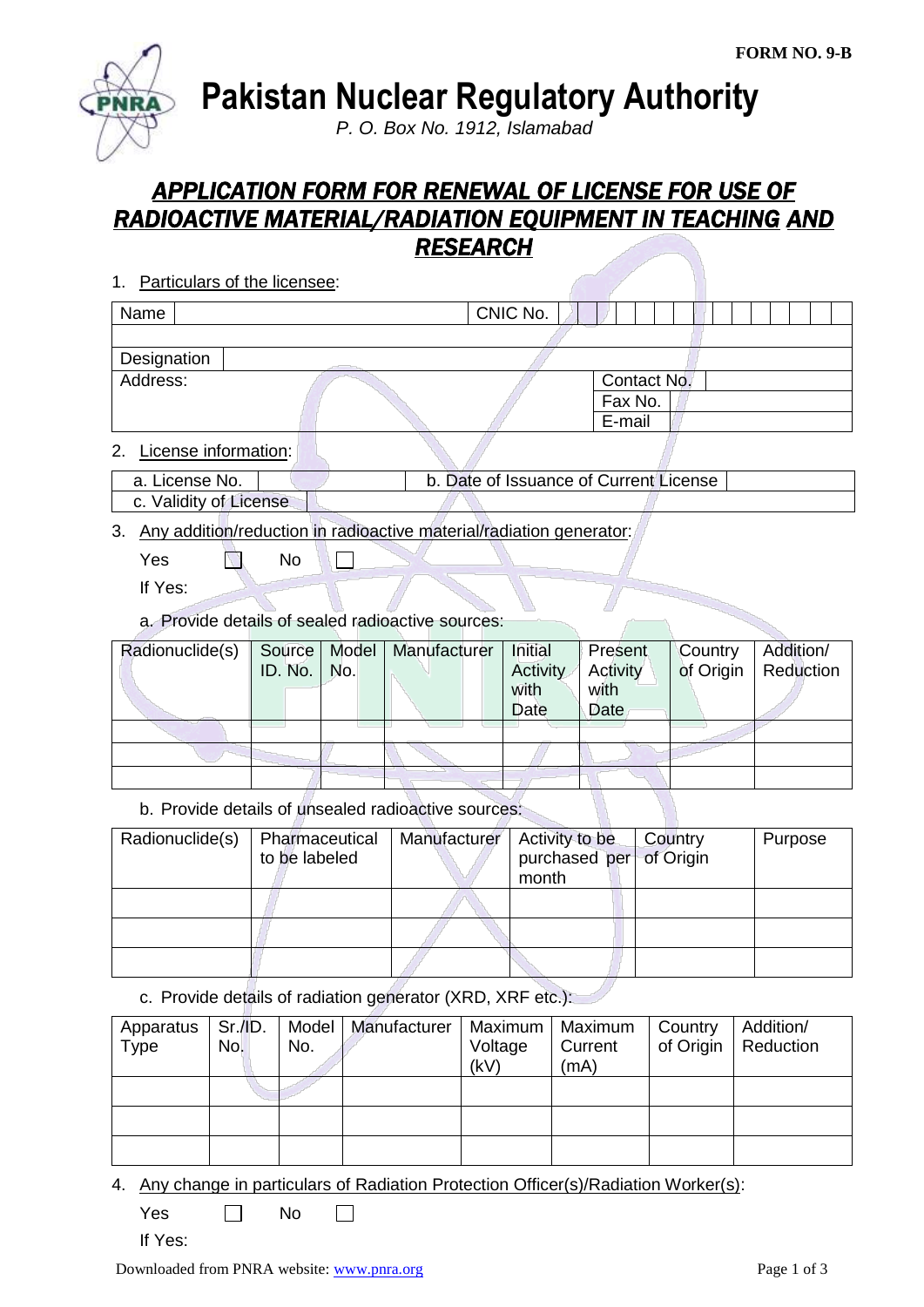Provide details below:

| Name                            | Designation                                                                                                                                                                                                                                                                                                                                                                                                                                                                    | CNIC No. | Age       | Qualification                                | Experience/<br>Training                                                     | Left<br>Joined |
|---------------------------------|--------------------------------------------------------------------------------------------------------------------------------------------------------------------------------------------------------------------------------------------------------------------------------------------------------------------------------------------------------------------------------------------------------------------------------------------------------------------------------|----------|-----------|----------------------------------------------|-----------------------------------------------------------------------------|----------------|
|                                 |                                                                                                                                                                                                                                                                                                                                                                                                                                                                                |          |           |                                              |                                                                             |                |
| 5.                              | Status of previous inspection recommendations:                                                                                                                                                                                                                                                                                                                                                                                                                                 |          |           |                                              |                                                                             |                |
| 6.                              | Details of radiation incident/accident occurred during previous licensing period (if any):                                                                                                                                                                                                                                                                                                                                                                                     |          |           |                                              |                                                                             |                |
|                                 |                                                                                                                                                                                                                                                                                                                                                                                                                                                                                |          |           |                                              |                                                                             |                |
| 7.                              | License Fee Information:                                                                                                                                                                                                                                                                                                                                                                                                                                                       |          |           |                                              |                                                                             |                |
|                                 | a) License renewal fee may be submitted via Askari Bank (All branches). The Askari<br>bank challan may be obtained from respective Regional Directorate or may be<br>downloaded from: https://www.pnra.org/bankChalan.asp                                                                                                                                                                                                                                                      |          |           |                                              |                                                                             |                |
|                                 | b) License renewal fee may be submitted via Pay Order/Bank Draft in favor of "Director                                                                                                                                                                                                                                                                                                                                                                                         |          | <b>OR</b> |                                              |                                                                             |                |
|                                 | Finance PNRA, Islamabad". In this case, please provide the following details:                                                                                                                                                                                                                                                                                                                                                                                                  |          |           |                                              |                                                                             |                |
|                                 |                                                                                                                                                                                                                                                                                                                                                                                                                                                                                |          |           |                                              |                                                                             |                |
|                                 |                                                                                                                                                                                                                                                                                                                                                                                                                                                                                |          |           |                                              |                                                                             |                |
|                                 |                                                                                                                                                                                                                                                                                                                                                                                                                                                                                |          |           |                                              |                                                                             |                |
|                                 |                                                                                                                                                                                                                                                                                                                                                                                                                                                                                |          |           |                                              |                                                                             |                |
| issued thereto.                 | I, hereby, affirm that all the particulars given above are correct to the best of my<br>knowledge and belief and I undertake to abide by the provisions of PNRA Ordinance - 2001,<br>Regulations for the Licensing of Radiation Facility (ies) other than Nuclear Installation(s) -<br>PAK/908, all other applicable PNRA Regulations, imposed license conditions and directives<br>issued by the Authority from time to time including any guidelines or amendments/revisions |          |           |                                              |                                                                             |                |
|                                 |                                                                                                                                                                                                                                                                                                                                                                                                                                                                                |          |           | Signature of the Licensee: _________________ |                                                                             |                |
|                                 |                                                                                                                                                                                                                                                                                                                                                                                                                                                                                |          |           |                                              | Dated: _________________                                                    |                |
| Seal of Office: _______________ |                                                                                                                                                                                                                                                                                                                                                                                                                                                                                |          |           |                                              |                                                                             |                |
|                                 |                                                                                                                                                                                                                                                                                                                                                                                                                                                                                |          |           |                                              |                                                                             |                |
|                                 | Please check the following documents are attached/submitted:                                                                                                                                                                                                                                                                                                                                                                                                                   |          |           |                                              |                                                                             |                |
|                                 | i. Updated list along with annual dose record of radiation workers<br>ii. Updated inventory of radioactive material/radiation generator<br>iii. List of updated/revised documents e.g. RPP, etc.(if any)<br>iv. Copy of CNIC(s) of newly appointed radiation workers<br>v. Qualification and experience certificate of newly appointed worker(s)<br>vi. Pay Order/Bank Draft/Copy of Bank Challan                                                                              |          |           |                                              | Yes<br>No.<br>Yes<br>No<br>Yes<br>No<br>Yes<br>No<br>Yes<br>No<br>Yes<br>No |                |